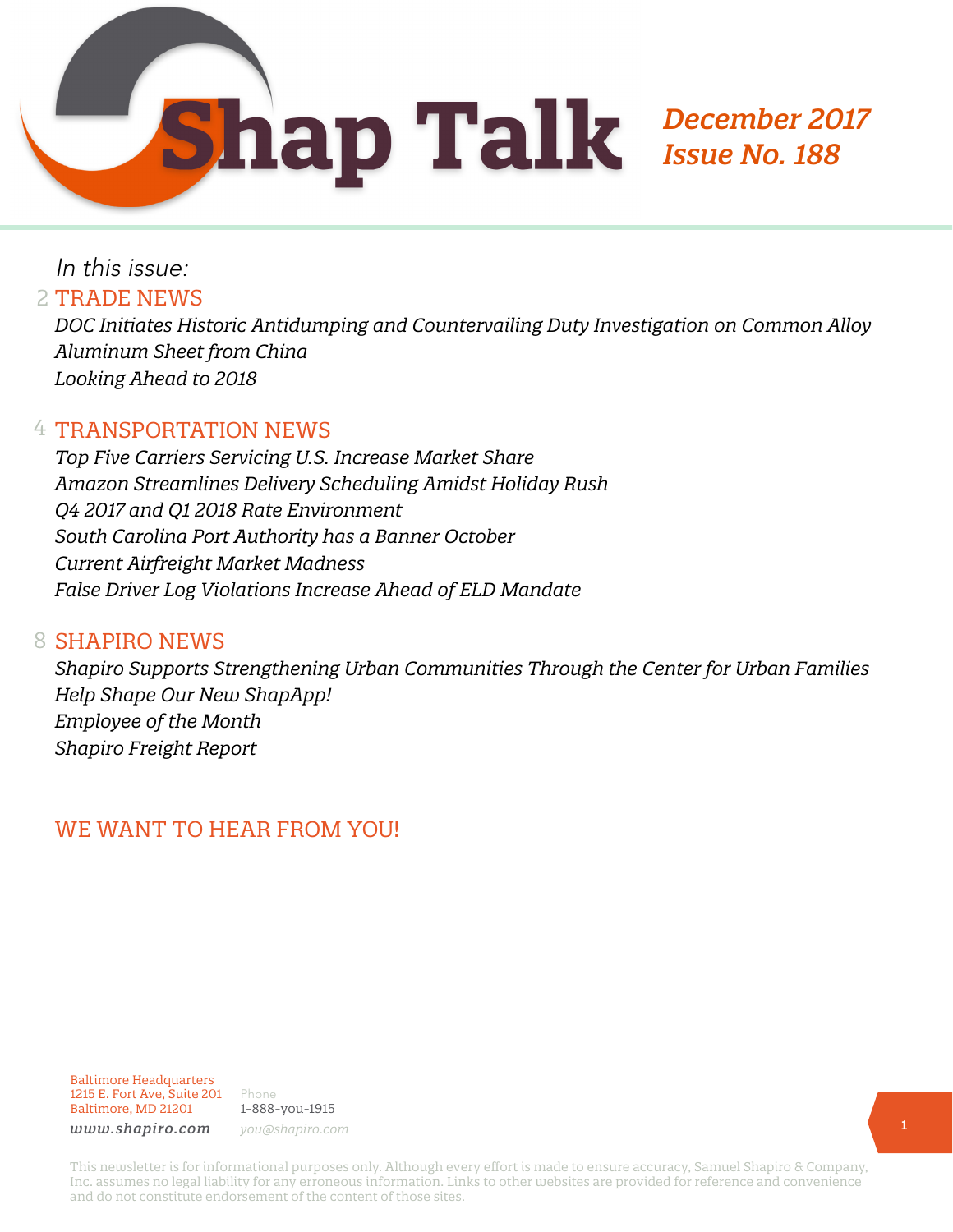

# **TRADE NEWS:**

#### *DOC Initiates Historic Antidumping and Countervailing Duty Investigation on Common Alloy Aluminum Sheet from China*

Today, U.S. Secretary of Commerce Wilbur Ross announced the self-initiation of antidumping duty (AD) and countervailing duty (CVD) investigations of imports of common alloy aluminum sheet (common alloy sheet) from the People's Republic of China (China). These historic investigations, the first in over a quarter century, were self-initiated pursuant to the authority granted to the Secretary under the Tariff Act of 1930, as amended.

In 2016, imports of common alloy sheet from China were valued at an estimated \$603.6 million.

Normally, AD and CVD investigations are initiated in response to petitions filed by a domestic industry alleging that dumped or unfairly subsidized goods are being exported into the U.S. market. By contrast, self-initiation authority can be exercised whenever the Secretary determines, from information available, that a formal AD or CVD investigation is warranted.

The current investigations are based on information indicating that the United States' price of common alloy sheet from China may be less than the normal value of such or similar merchandise and that Chinese imports of this commodity may be benefitting from countervailable subsidies. The Commerce Department also has evidence that these imports may be materially injuring, or threatening material injury to, the domestic industry producing common alloy sheet in the United States.

Common alloy aluminum sheet is a flat-rolled aluminum product having a thickness of 6.3 mm or less, but greater than 0.2 mm, in coils or cut-to-length, regardless of width. The product is typically used in building and construction, transportation, basic electrical applications, appliances, etc.

The AD and CVD investigations will proceed like any other trade remedy investigation. If the Commerce Department determines that common alloy sheet from China is being dumped into the U.S. market, and/ or receiving unfair government subsidies, and if the U.S. International Trade Commission (ITC) determines that dumped and/or unfairly subsidized U.S. imports of common alloy sheet from China are causing injury to the U.S. industry, the Commerce Department will impose duties on those imports in the amount of dumping and/or unfair subsidization found to exist.

#### Next Steps:

During the Commerce Department investigations, the ITC will conduct its own inquiry into whether the U.S. industry and its workforce are being injured, or threatened with injury, by such imports. The ITC will make its preliminary determinations approximately on or before January 16, 2018. If the ITC determines that there is injury or threat of injury, then the Commerce Department investigations will continue, with a preliminary CVD determination scheduled for February 2018 and a preliminary AD determination scheduled for April 2018, unless these deadlines are extended.

If the Commerce Department determines that dumping or unfair subsidization is occurring, then it will instruct U.S. Customs and Border Protection to start collecting cash deposits from all U.S. companies

Baltimore Headquarters 1215 E. Fort Ave, Suite 201 Baltimore, MD 21201 *www.shapiro.com you@shapiro.com*

Phone 1-888-you-1915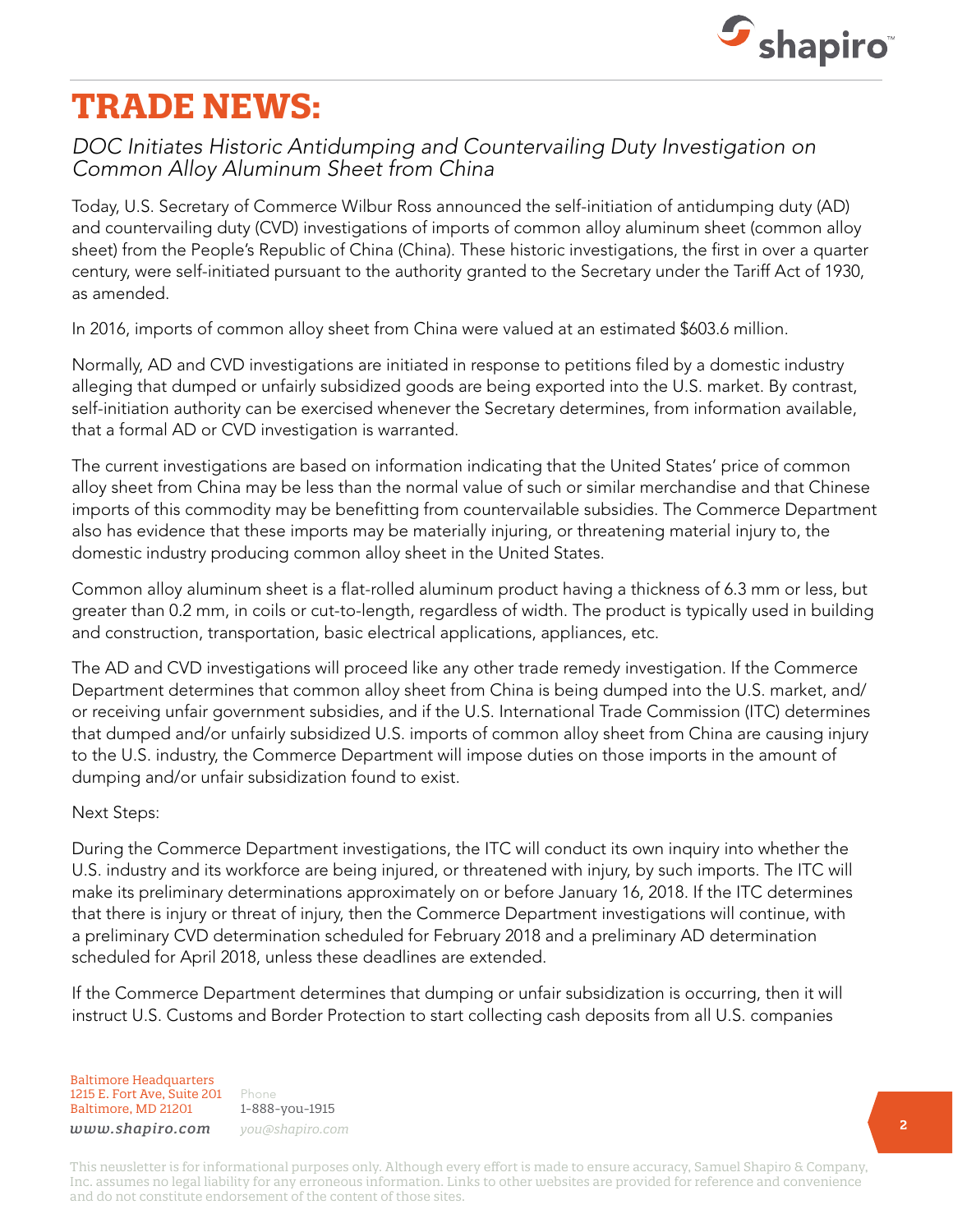

importing the subject aluminum sheet from China. Final determinations by the Commerce Department in these cases are scheduled for April 2018 for the CVD investigation, and July 2018 for the AD investigation, but those dates may be extended. If either the Commerce Department finds that products are not being dumped or unfairly subsidized, or the ITC finds in its final determinations that there is no harm to the U.S. industry, then the investigations will be terminated and no duties will be applied.

> Linda Muccio, LCB/CCS Compliance Analyst



#### *Looking Ahead to 2018*

Although 2017 hasn't come to an end yet, it's not too early to start planning for 2018 shipments. It's always important to review your documentation to make sure all the pertinent information your broker needs to transmit your entry to ACE is provided. Some key components that should be on your commercial documents are:

- *• Country of Origin*
- *• Terms of Sale*
- *• Actual Manufacturer*
- *• Unit Value*
- *• Quantity*
- *• Currency*
- *• Net Weight*
- *• Gross Weight*

While those documentation requirements remain the same as in previous years, an updated TSCA certificate and NAFTA Certificate should be sent to your broker as well in the New Year. The ADD Non-Reimbursement Statement which needs to be renewed every 12 months and submitted with every ADD shipment must also be sent to your broker. If CBP finds that the statement is missing from the entry at time of liquidation, it is very possible that the entry could liquidate at 2x the original ADD amount! However, these document updates are minor compared to some of the changes importers will see in the New Year.

One change that will affect numerous importers in 2018 is the increase of certain user fees. The formal and informal merchandise processing fee (MPF), dutiable mail fees, and manual entry fees will all be increasing. The formal MPF range will increase from \$25(min)-\$485(max) to \$25.67(min)-\$497.99 (max).

Another huge impact that importers are already preparing for is the expiration of the Generalized System of Preferences (GSP), which expires on December 31, 2017. GSP is the largest and oldest U.S. trade preference program. GSP promotes economic development by eliminating duties on thousands of products when imported from 1 of 120 designated beneficiary countries and territories if they meet the requirements of the program. The GSP program provides additional benefits for products from the least developed countries. If Congress does not renew GSP prior to December 31, 2017, these products will no longer be free of duty and full duty must be tendered at the time of entry.

Baltimore Headquarters 1215 E. Fort Ave, Suite 201 Baltimore, MD 21201

Phone 1-888-you-1915 *www.shapiro.com you@shapiro.com*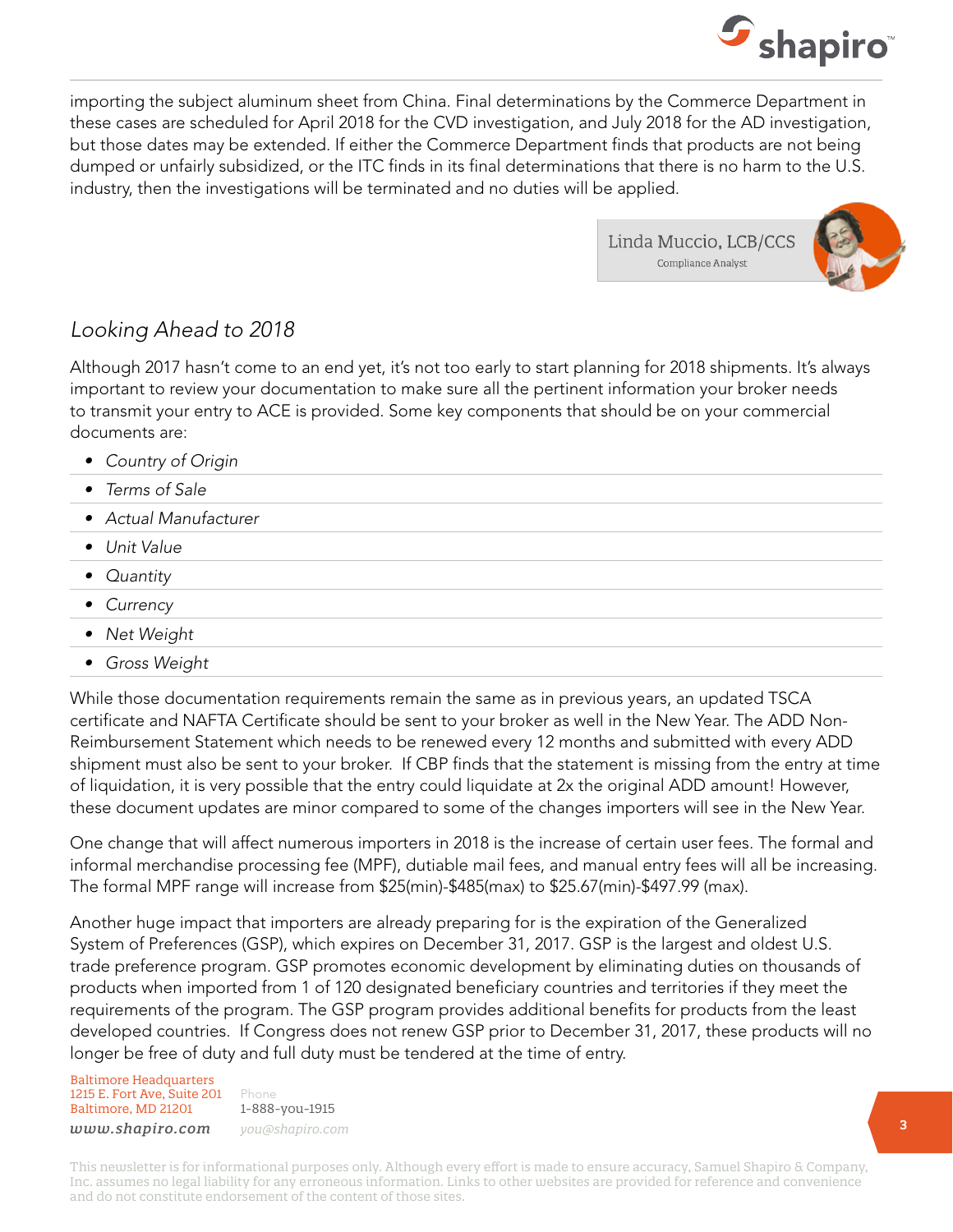

At this time, we have no idea if GSP will lapse, and if it does, we have no idea when it will be renewed. If GSP is renewed, we don't know if refunds will be retroactive to December 31, 2017. It's important to contact your Congressperson to let them know how the expiration of GSP will affect your business and to let them know GSP should be renewed.

Aside from the potential end of GSP and user fee increases, 2018 will also require small business food and beverage importers to comply with the Food Supplier Verification Program (FSVP) as of March 19, 2018. An FSVP Importer will need to be established for each entry unless the commodity is exempt. For foreign importers, this means a U.S. agent will need to be appointed as your FSVP Importer. It is important to provide this information to your broker prior to shipping as non-compliance can cause delays and fines.

For any questions on the information provided above, please don't hesitate to reach out to us at compliance@shapiro.com. We are here to assist you with any and all new changes coming your way in 2018!

> Marissa Curran Regulatory Compliance Specialist



# **TRANSPORTATION NEWS**

#### *Top Five Carriers Servicing U.S. Increase Market Share*

The top five carriers servicing the United States—CMA CGM (CMA), Mediterranean Shipping Company (MSC), Maersk, Hapag-Lloyd, and Evergreen Lines—reported a year-over-year increase of 0.5 points for a total market share of 51.1 percent in Q3 2017. The gains on both imports and exports are the result of increased carrier consolidations, such as Hapag-Lloyd's acquisition of United Arab Shipping Company and CMA CGM's acquisition of APL late last year. These new numbers did not include Maersk's acquisition of Hamburg Sud which was completed at the end of the quarter and would have further solidified the top carrier's market dominance. Other carriers are continuing to vie for market share through consolidation as well, with Cosco Shipping's planned merger with OOCL and the consolidation of Japanese carriers "K" Line, MOL, and NYK on the horizon.

For shippers, the pace of consolidations could prove to be beneficial from a short-term rate perspective, as the newly merged carriers seek to gain market share to leverage economies of scale. Nevertheless, fewer carriers could eventually result in reduced competition and less downward pressure on rates. From a service perspective, the consolidations are also likely to exacerbate the long-term trend towards larger vessels calling on fewer, larger ports. If you are looking to make your command of ocean logistics a competitive advantage for your company, reach out to your Shapiro Global Logistics team today for help. We will work with you to navigate the market and find the optimal carrier options for your business.

> Devin Turner **Implementation Manager**



Baltimore Headquarters 1215 E. Fort Ave, Suite 201 Baltimore, MD 21201

1-888-you-1915 *www.shapiro.com you@shapiro.com*

Phone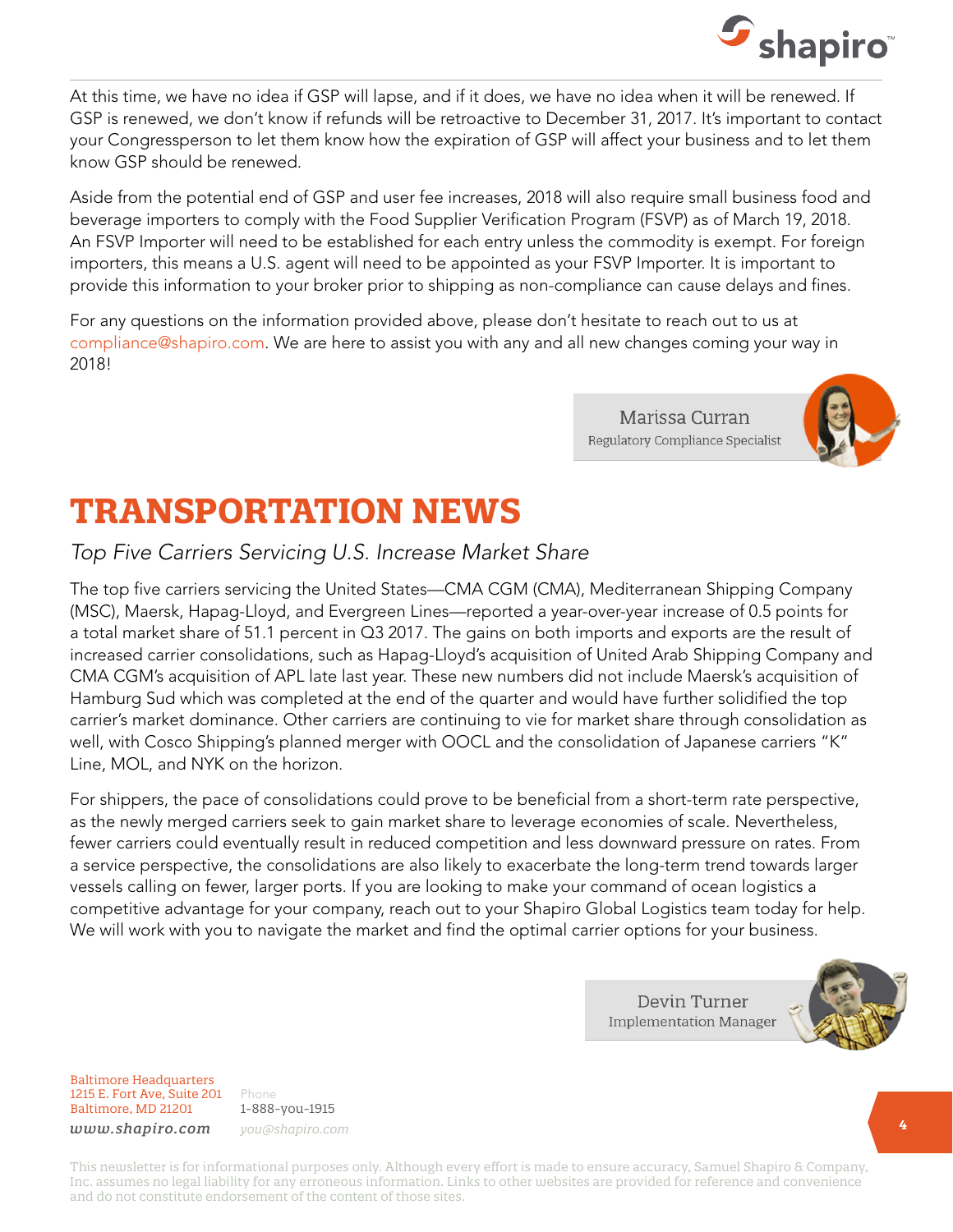

### *Amazon Streamlines Delivery Scheduling Amidst Holiday Rush*

As holiday deadlines rapidly approach, FBA shippers spent the last six to eight weeks vying for coveted delivery appointments at Amazon's increasingly busy fulfillment centers. Clients have received delivery appointments up to two weeks from the date of request, a noticeable delay from the usual three to fiveday appointment slot. Backlogs, missed deadlines, and detentions create countless headaches for Amazon shippers of all sizes.

Subtly, however, Amazon released its newest app, Amazon Relay, designed to streamline fulfillment center deliveries by allowing drivers to check in early. Using QR codes, truckers can register deliveries ahead of time, access mobile gate passes, and use an express Amazon Relay lane. Much like EZ-Pass and other express driving solutions, this frees up the check-in process to minimize driver wait time at the fulfillment centers, allowing cargo to be delivered more efficiently. The app is still in its beta phase, and not all fulfillment centers are set up with Relay yet. As truckers begin to experiment with integration into their delivery procedures, early adopters review Relay at 3 stars as of December 1, noting it seems to nominally reduce driver wait time and still requires gate check-ins.

Amazon's interest in the logistics marketspace, particularly the domestic trucking space, is key to its continued expansion into the service markets. The trucking market moves 80% of cargo within the U.S., making this a huge, untapped revenue source for tech companies. As Amazon continues to test and improve the Fulfillment Center receival process using Relay and Relay lanes, truckers are optimistic for a streamlined and more efficient flow for FBA deliveries.

> Jillian Vaccaro Senior eCommerce Account Specialist



# *Q4 2017 and Q1 2018 Rate Environment*

At the risk of adopting an unprofessional tone, let's just say that the current rate market is BORING! The ocean carriers have implemented two tiny GRIs in the last several weeks, and both crumbled immediately. This occurred, in part, because a couple of carriers not only postponed their winter capacity programs but actually launched new larger vessels in the trade in Q3. While these moves seem eccentric to outside observers, it is becoming clearer and clearer that cost-sharing and operating inside carrier alliances provide the carriers with tremendous cost savings and operational efficiencies.

Because of the extremely low rate levels on the current spot market, it seems very likely that the steamship industry will score some moderate increases in mid-January and into February as shippers scramble to get ahead of Chinese New Year (CNY). However, the reluctance of the industry to play the winter deployment game may well keep rates fairly stable despite the short peak created by CNY.

As economists and global trade experts peek at 2018, most forecasts are calling for a modest decrease in world trade volume, with growth of perhaps a decent 3.9% after 2017's 4.4%. As they isolate global containerized trade, early forecasts project growth of 4.5% while capacity is slated to grow 5.5%. This disparity may be slightly alarming to steamship executives, though the 1.0% spread is the smallest since

Baltimore Headquarters 1215 E. Fort Ave, Suite 201 Baltimore, MD 21201

Phone 1-888-you-1915 *www.shapiro.com you@shapiro.com*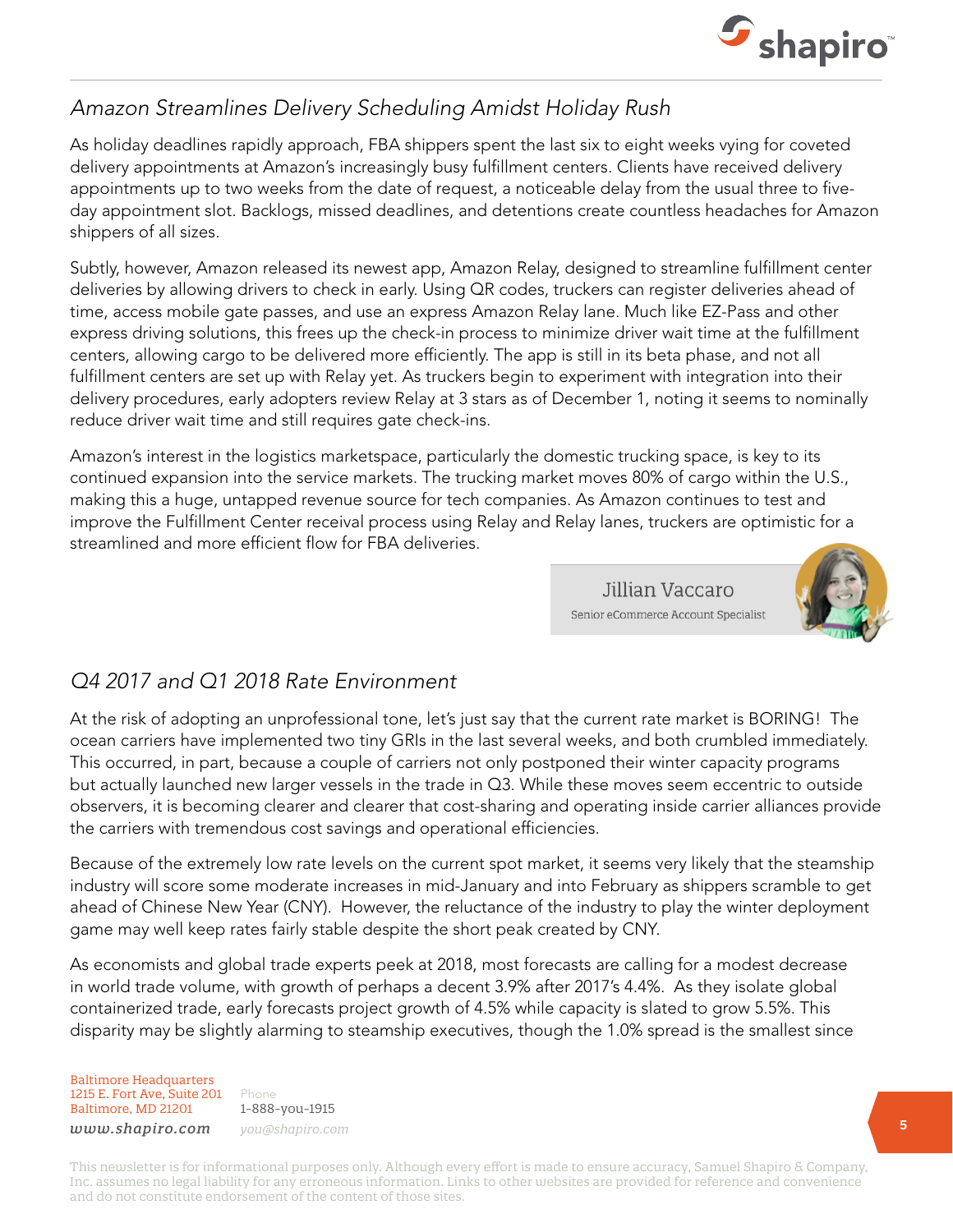

2014 (and much smaller even than 2017, despite the nice demand increases). Early indications from the Asia-Europe contract negotiations are not positive for ocean carriers with rates likely a bit lower than 2017 contracts. We'll have to see if that is an early indicator for the Transpacific negotiations for Spring 2018.

> Robert Burdette Vice President, Strategy

Colin Chapman Director, Commercial Development



### *South Carolina Port Authority has a Banner October*

On November 7th, the South Carolina Port Authority reported that they had the strongest container volume on record for the month of October, with 184,804 twenty-foot equivalent container units (TEUs) handled.

Since the beginning of their fiscal year starting on July 1st, TEU volume is at 724,799, which represents a 5% increase from the same period the previous year.

Jim Newsome, SCPA president and CEO commented, "All indicators are that the U.S. port market will continue to grow, based on good performance of the global economy. We look forward to the addition of container volume from major manufacturing operations such as Volvo Cars, Samsung Electronics and Mercedes Vans going into 2018."

When considering pier containers or "boxes handled," the two SCPA container terminals moved 105,208 units in October, shattering the previous October record of 102,413 pier containers in 2004.

Port Greer, located more inland, also had their strongest month in October since their opening in November of 2013 with 11,773 rail moves.

#### *Current Airfreight Market Madness*

Air trade lanes connecting Asia with Europe and Asia with North America have increased well above the long-term trend of slow growth. The Asian market has been very busy lately with time-sensitive air freight cargo around the holiday season. The launch of the new iPhones, along with other tech products seeping into the market, on top of growing ecommerce sales has led to severe backlogs at main cargo hubs in Asia. On November 5th Hong Kong Air Cargo Terminals broke record volume levels by handling 102 freighters, an amount that most airports will handle in a month, in a single day.

Europe to U.S. demand was boosted by project relief cargo, military cargo and large corporate charters. Europe to Asia exports have increased thanks to growing ecommerce sales, nearing the level of volumes from Asia to Europe, which account for most congestion to and from Europe. The Asia and European markets have also been affected by full transatlantic flights, sea freight shortages, sales booms such as

Baltimore Headquarters 1215 E. Fort Ave, Suite 201 Baltimore, MD 21201

Phone 1-888-you-1915 *www.shapiro.com you@shapiro.com*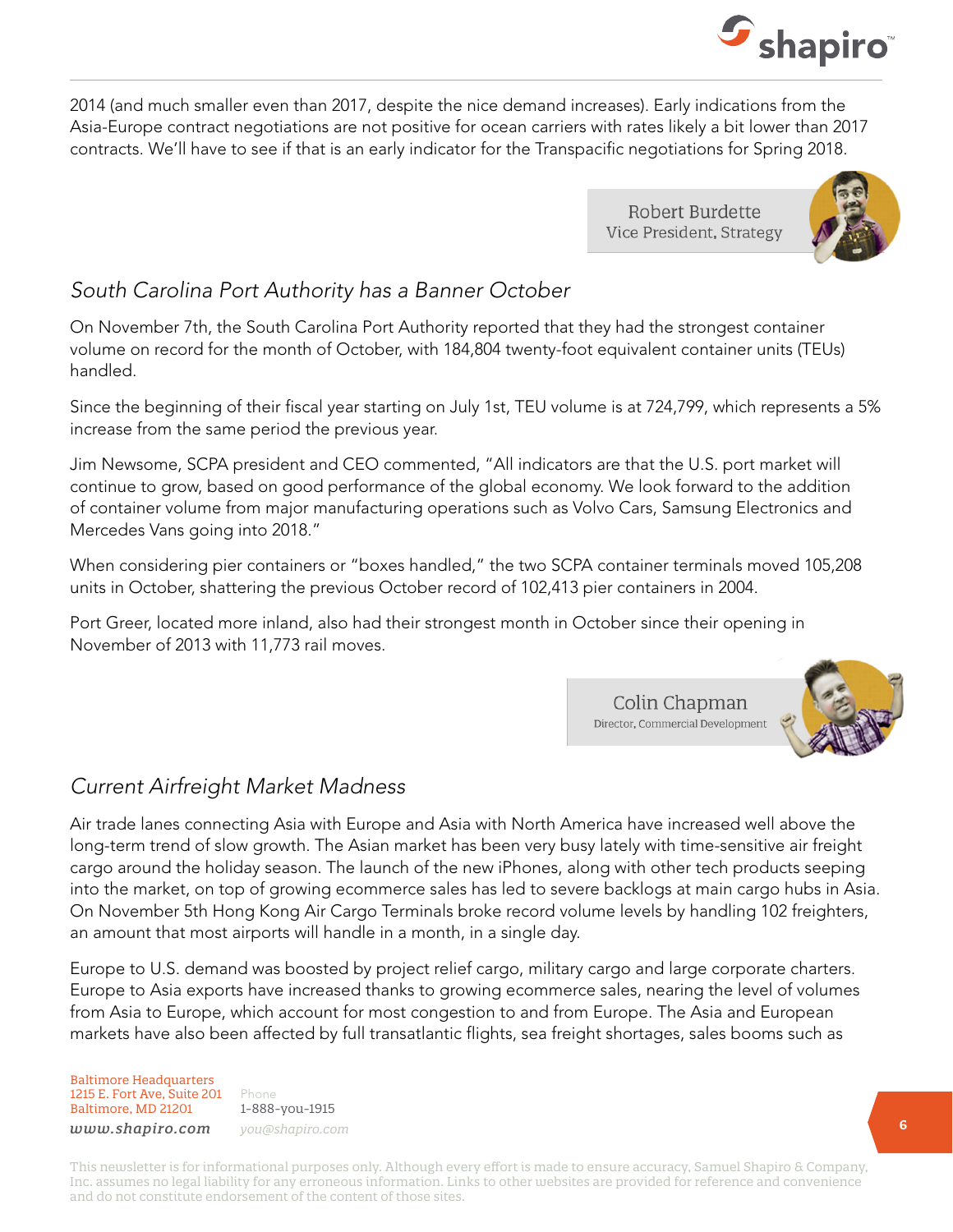

Black Friday, and of course slot restrictions from past lackluster years. Hence, there is currently a serious lack of capacity on the market.

Demand growth (5.9%) surpassed capacity growth (3.7%) in October, according to figures from IATA. Thus, we are seeing significant rate increases, with rates from PVG to JFK up 70 percent from last year. It seems that carriers have adjusted their pricing strategies accordingly. Customers who were once protected by "Block Space Agreements" with airlines are now finding themselves in a "pay to play" kind of deal. To top it off, jet fuel prices have also risen significantly, increasing 18.3 points between August and September.

This issue of capacity seems to be affecting everyone, and to add to the madness, the recent strike at FRA airport has only made the situation more challenging, causing major delays in cargo handling at one of the major hubs in Europe.

The market is expected to remain tight until mid-to-late December. At that time we will see some slowdown before a likely pickup in the second week of January. A good rule of thumb during this time is to book ahead and book on "express service" if you are able.

> Edna Hovanisian **Pricing Analyst**



#### *False Driver Log Violations Increase Ahead of ELD Mandate*

As the Electronic Log Data (ELD) mandate goes into effect on December 18th, shippers should be concerned by the increase of false log violations. Shippers are being asked by truckers and other logistics executives to review shipping schedules and transit times to make sure they can be accommodated within the drivers' acceptable Hours of Service (HOS).

The 2017 roadside inspection data shows an 11.5 percent increase in citations for falsifying driver logs and a 14.8 percent jump in the number of drivers put out of service for falsifying logs. Though false logs have existed since the beginning of trucking, the ELD mandate will eradicate the ability to increase driving time by falsifying manual logs.

The number of false log violations increased by 4,420 to 41,058 throughout the 2017 fiscal year, while the number of citations issued for not keeping driver logs up-to-date increased 16.8 percent to 51,258 during that same time frame.

> Maria Bettini **Domestic Pricing Supervisor**



Baltimore Headquarters 1215 E. Fort Ave, Suite 201 Baltimore, MD 21201

Phone 1-888-you-1915 *www.shapiro.com you@shapiro.com*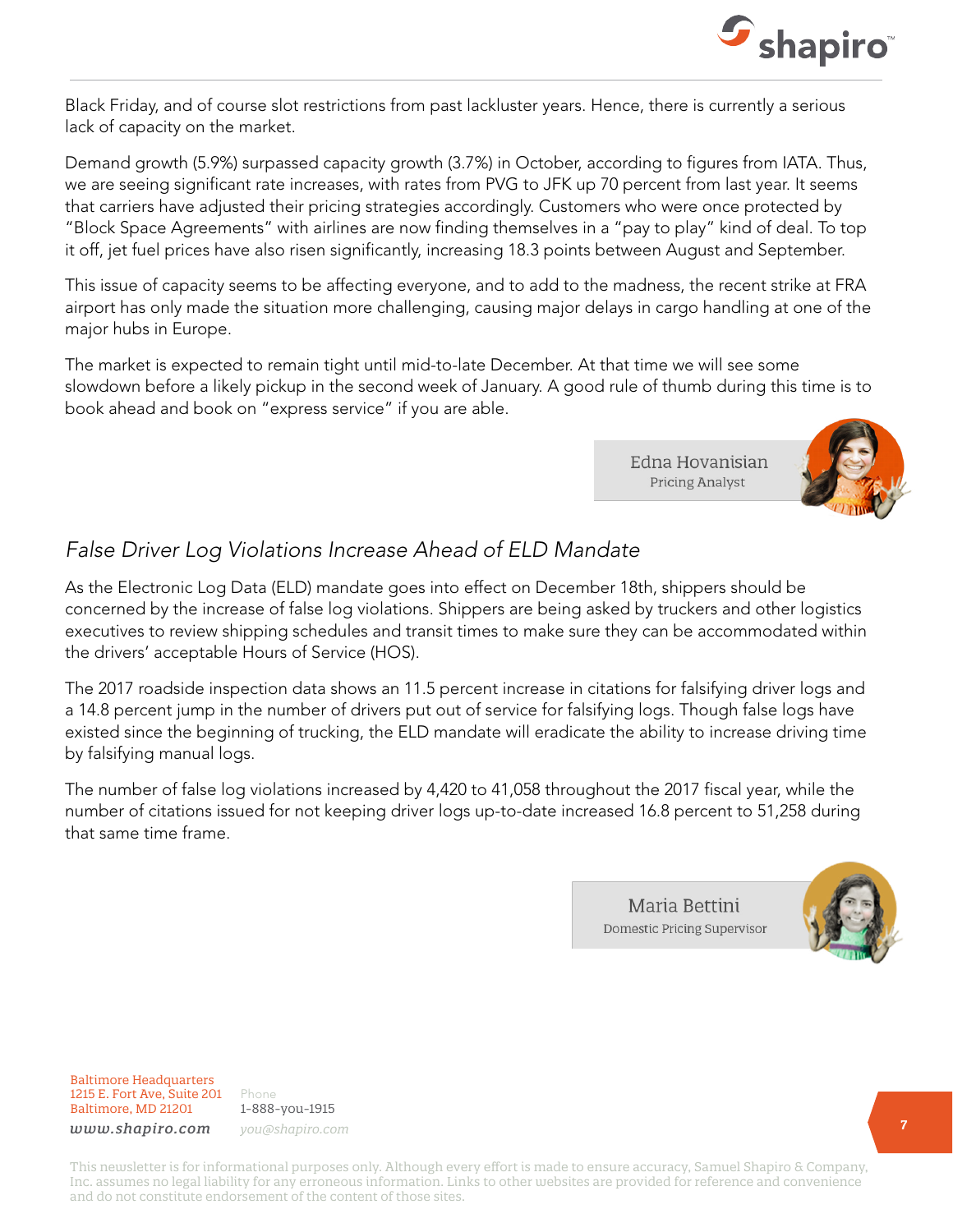

# **SHAPIRO NEWS:**

#### *Shapiro Supports Strengthening Urban Communities Through the Center for Urban Families*

Shapiro, a Baltimore-headquartered 102-year-old Customhouse broker and freight forwarder, recently selected the Center for Urban Families as the recipient of its annual holiday charity program. Donations were made on behalf of each of its customers.

Founded in 1999, CFUF's mission is to strengthen urban communities by helping fathers and families achieve stability, support, and economic success. They offer numerous programs to help prepare citizens for success in all aspects of life.

Center for Urban Families joined the Baltimore community 18 years ago, addressing key challenges that face Baltimore City's citizens: poverty, father-absence and unemployment. As of today, CFUF has served nearly 30,000 Baltimore residents seeking a better life for themselves and their families, and has helped more than 3,500 residents be placed in full-time jobs.

Shapiro's investment in philanthropic work can be traced back to its beginnings. For many years, Shapiro has provided holiday donations on behalf of their customers to charities throughout Baltimore and participated in numerous charitable activities through the years. Giving back to the community is a huge part of Shapiro culture and a reason why employees are given the opportunity to volunteer throughout the year on company time.

"The Center for Urban Families is committed to strengthening communities by providing families access to services and opportunities for stability and economic success," says Margie Shapiro, President & CEO, Samuel Shapiro & Company, Inc. "It is an honor to support such a worthy cause in a community in which we live and work."

For more information on the Center for Urban Families, visit http://www.cfuf.org.

# *Help Shape Our New ShapApp!*

Our new mobile app will allow customers to easily access Shapiro 360° on mobile devices, offering them all the benefits of Shapiro 360° right at their fingertips!

As client satisfaction is our priority, this brief survey will offer us insight into what will best suit our customers as we continue to develop the new mobile app.

We are looking for feedback and insight from customers that use Shapiro 360°. Making sure this app is of value to them is our priority.



Baltimore Headquarters 1215 E. Fort Ave, Suite 201 Baltimore, MD 21201

Phone 1-888-you-1915 *www.shapiro.com you@shapiro.com*